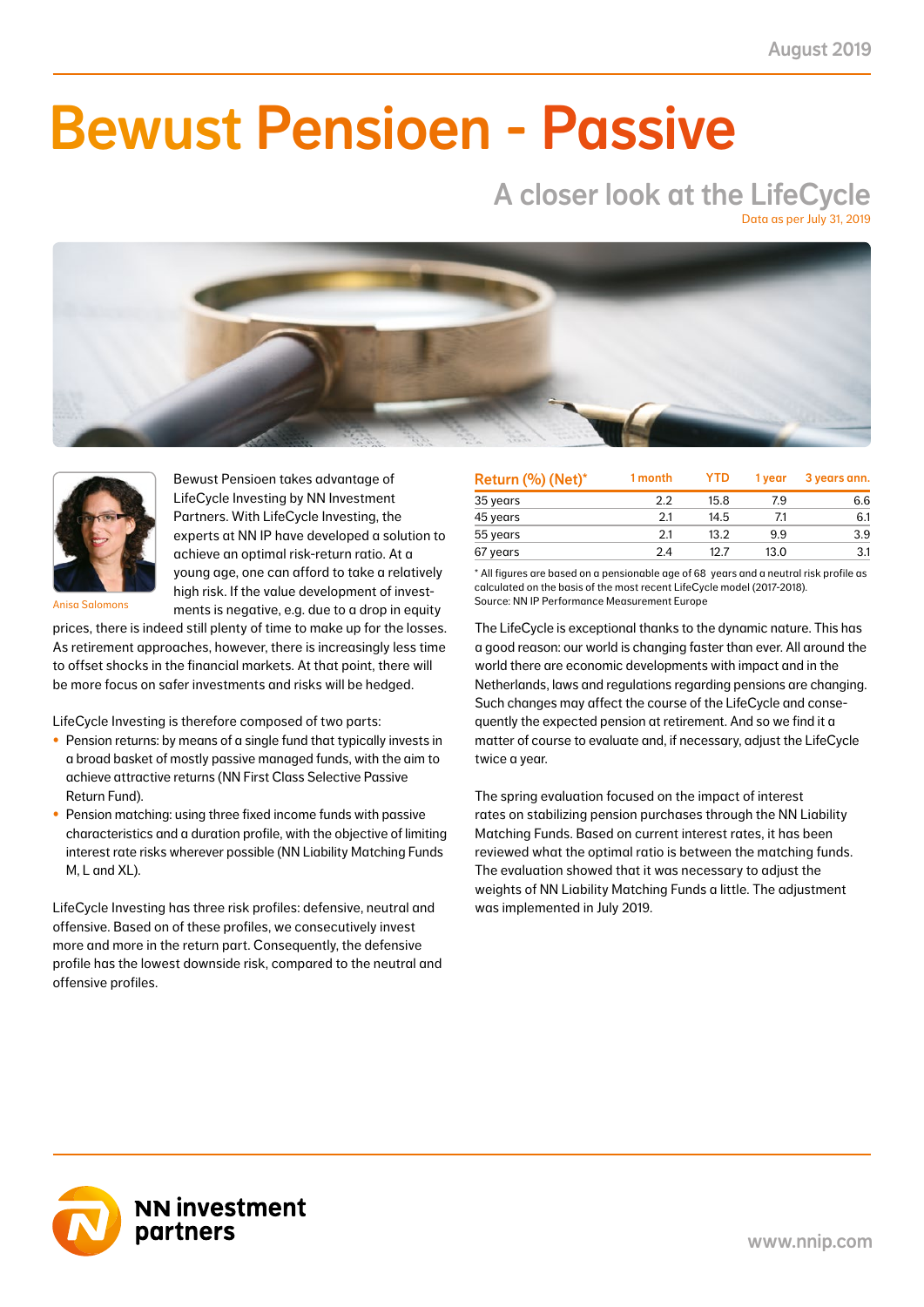# Bewust Pensioen - Passive (Defensive risk profile)

| 35 years old                                 | 1 month | 1 month                    | Year to date | Year to date        | 1 year | 1 year | 3 years | 3 years | 3 years | 3 years                                                                             |         |
|----------------------------------------------|---------|----------------------------|--------------|---------------------|--------|--------|---------|---------|---------|-------------------------------------------------------------------------------------|---------|
| Net Return %                                 |         | <b>Return Contribution</b> | Return       | <b>Contribution</b> |        |        |         |         |         | Return Contribution Return (ann) Contribution (ann) Return (cum) Contribution (cum) | Weight* |
| <b>Pension Returns</b>                       |         |                            |              |                     |        |        |         |         |         |                                                                                     |         |
| NN First Class Selective Passive Return Fund | 2.09    | 1.67                       | 15.33        | 12.23               | 6.16   | 5.14   | 6.99    | 5.58    | 22.47   | 17.80                                                                               | 80.0    |
| <b>Pension Matching</b>                      |         |                            |              |                     |        |        |         |         |         |                                                                                     |         |
| NN Liability Matching Fund M                 | 0.46    | 0.05                       | 2.54         | 0.28                | 3.37   | 0.35   | 0.71    | 0.08    | 2.14    | 0.24                                                                                | 11.0    |
| NN Liability Matching Fund L                 | 3.88    | 0.00                       | 20.87        | 0.00                | 25.58  | 0.00   | 3.22    | 0.00    | 9.99    | 0.00                                                                                | 0.0     |
| NN Liability Matching Fund XL                | 7.30    | 0.68                       | 41.72        | 3.84                | 51.38  | 4.22   | 3.23    | 0.46    | 10.01   | 1.48                                                                                | 9.0     |
| <b>TOTAL</b>                                 |         | 2.40                       |              | 16.35               |        | 9.71   |         | 6.12    |         | 19.52                                                                               | 100%    |

| 45 years old<br>Net Return %                 | 1 month | 1 month<br><b>Return Contribution</b> | Year to date<br><b>Return</b> | Year to date<br><b>Contribution</b> | 1 year | 1 year | 3 years | 3 years | 3 years | 3 years<br>Return Contribution Return (ann) Contribution (ann) Return (cum) Contribution (cum) | Weight* |
|----------------------------------------------|---------|---------------------------------------|-------------------------------|-------------------------------------|--------|--------|---------|---------|---------|------------------------------------------------------------------------------------------------|---------|
| <b>Pension Returns</b>                       |         |                                       |                               |                                     |        |        |         |         |         |                                                                                                |         |
| NN First Class Selective Passive Return Fund | 2.09    | 1.56                                  | 15.33                         | 11.39                               | 6.16   | 4.78   | 6.99    | 5.04    | 22.47   | 15.96                                                                                          | 75.0    |
| <b>Pension Matching</b>                      |         |                                       |                               |                                     |        |        |         |         |         |                                                                                                |         |
| NN Liability Matching Fund M                 | 0.46    | 0.09                                  | 2.54                          | 0.48                                | 3.37   | 0.60   | 0.71    | 0.09    | 2.14    | 0.30                                                                                           | 19.0    |
| NN Liability Matching Fund L                 | 3.88    | 0.00                                  | 20.87                         | 0.00                                | 25.58  | 0.00   | 3.22    | 0.00    | 9.99    | 0.00                                                                                           | 0.0     |
| NN Liability Matching Fund XL                | 7.30    | 0.48                                  | 41.72                         | 2.71                                | 51.38  | 2.99   | 3.23    | 0.44    | 10.01   | 1.39                                                                                           | 7.0     |
| <b>TOTAL</b>                                 |         | 2.13                                  |                               | 14.59                               |        | 8.38   |         | 5.57    |         | 17.65                                                                                          | 100%    |

| 55 years old                                 | 1 month | 1 month                    | <b>Year to date</b> | Year to date        | 1 year | l year | 3 years | 3 years |       | 3 years                                                                             | 3 years |  |
|----------------------------------------------|---------|----------------------------|---------------------|---------------------|--------|--------|---------|---------|-------|-------------------------------------------------------------------------------------|---------|--|
| Net Return %                                 |         | <b>Return Contribution</b> | Return              | <b>Contribution</b> |        |        |         |         |       | Return Contribution Return (ann) Contribution (ann) Return (cum) Contribution (cum) | Weight* |  |
| <b>Pension Returns</b>                       |         |                            |                     |                     |        |        |         |         |       |                                                                                     |         |  |
| NN First Class Selective Passive Return Fund | 2.09    | 0.86                       | 15.33               | 6.14                | 6.16   | 2.62   | 6.99    | 2.63    | 22.47 | 8.18                                                                                | 41.0    |  |
| <b>Pension Matching</b>                      |         |                            |                     |                     |        |        |         |         |       |                                                                                     |         |  |
| NN Liability Matching Fund M                 | 0.46    | 0.18                       | 2.54                | 1.01                | 3.37   | 1.32   | 0.71    | 0.26    | 2.14  | 0.81                                                                                | 38.0    |  |
| NN Liability Matching Fund L                 | 3.88    | 0.38                       | 20.87               | 2.08                | 25.58  | 2.44   | 3.22    | 0.20    | 9.99  | 0.63                                                                                | 10.0    |  |
| NN Liability Matching Fund XL                | 7.30    | 0.79                       | 41.72               | 4.19                | 51.38  | 4.81   | 3.23    | 0.50    | 10.01 | 1.55                                                                                | 11.0    |  |
| <b>TOTAL</b>                                 |         | 2.20                       |                     | 13.41               |        | 11.19  |         | 3.59    |       | 11.17                                                                               | 100%    |  |

| <b>Bewust Pensioen - Passive (Defensive risk profile)</b>                                                                                                                                                                                                                                               |         |                                       |                                |                                            |        |        |         |         |         | Data as per July 31, 2019                                                                      |         |
|---------------------------------------------------------------------------------------------------------------------------------------------------------------------------------------------------------------------------------------------------------------------------------------------------------|---------|---------------------------------------|--------------------------------|--------------------------------------------|--------|--------|---------|---------|---------|------------------------------------------------------------------------------------------------|---------|
| 35 years old<br>Net Return %                                                                                                                                                                                                                                                                            | 1 month | <b>Return Contribution</b>            | 1 month Year to date<br>Return | <b>Year to date</b><br><b>Contribution</b> | 1 year | 1 year | 3 years | 3 years | 3 years | 3 years<br>Return Contribution Return (ann) Contribution (ann) Return (cum) Contribution (cum) | Weight' |
| <b>Pension Returns</b>                                                                                                                                                                                                                                                                                  |         |                                       |                                |                                            |        |        |         |         |         |                                                                                                |         |
| NN First Class Selective Passive Return Fund                                                                                                                                                                                                                                                            | 2.09    | 1.67                                  | 15.33                          | 12.23                                      | 6.16   | 5.14   | 6.99    | 5.58    | 22.47   | 17.80                                                                                          | 80.0    |
| <b>Pension Matching</b>                                                                                                                                                                                                                                                                                 |         |                                       |                                |                                            |        |        |         |         |         |                                                                                                |         |
| NN Liability Matching Fund M                                                                                                                                                                                                                                                                            | 0.46    | 0.05                                  | 2.54                           | 0.28                                       | 3.37   | 0.35   | 0.71    | 0.08    | 2.14    | 0.24                                                                                           | 11.0    |
| NN Liability Matching Fund L                                                                                                                                                                                                                                                                            | 3.88    | 0.00                                  | 20.87                          | 0.00                                       | 25.58  | 0.00   | 3.22    | 0.00    | 9.99    | 0.00                                                                                           | 0.0     |
| NN Liability Matching Fund XL                                                                                                                                                                                                                                                                           | 7.30    | 0.68                                  | 41.72                          | 3.84                                       | 51.38  | 4.22   | 3.23    | 0.46    | 10.01   | 1.48                                                                                           | 9.0     |
| <b>TOTAL</b>                                                                                                                                                                                                                                                                                            |         | 2.40                                  |                                | 16.35                                      |        | 9.71   |         | 6.12    |         | 19.52                                                                                          | 100%    |
| 45 years old<br>Net Return %                                                                                                                                                                                                                                                                            | 1 month | 1 month<br><b>Return Contribution</b> | <b>Year to date</b><br>Return  | <b>Year to date</b><br><b>Contribution</b> | 1 year | 1 year | 3 years | 3 years | 3 years | 3 years<br>Return Contribution Return (ann) Contribution (ann) Return (cum) Contribution (cum) | Weight' |
| <b>Pension Returns</b>                                                                                                                                                                                                                                                                                  |         |                                       |                                |                                            |        |        |         |         |         |                                                                                                |         |
| NN First Class Selective Passive Return Fund                                                                                                                                                                                                                                                            | 2.09    | 1.56                                  | 15.33                          | 11.39                                      | 6.16   | 4.78   | 6.99    | 5.04    | 22.47   | 15.96                                                                                          | 75.0    |
| <b>Pension Matching</b>                                                                                                                                                                                                                                                                                 |         |                                       |                                |                                            |        |        |         |         |         |                                                                                                |         |
| NN Liability Matching Fund M                                                                                                                                                                                                                                                                            | 0.46    | 0.09                                  | 2.54                           | 0.48                                       | 3.37   | 0.60   | 0.71    | 0.09    | 2.14    | 0.30                                                                                           | 19.0    |
| NN Liability Matching Fund L                                                                                                                                                                                                                                                                            | 3.88    | 0.00                                  | 20.87                          | 0.00                                       | 25.58  | 0.00   | 3.22    | 0.00    | 9.99    | 0.00                                                                                           | 0.0     |
| NN Liability Matching Fund XL                                                                                                                                                                                                                                                                           | 7.30    | 0.48                                  | 41.72                          | 2.71                                       | 51.38  | 2.99   | 3.23    | 0.44    | 10.01   | 1.39                                                                                           | 7.0     |
| <b>TOTAL</b>                                                                                                                                                                                                                                                                                            |         | 2.13                                  |                                | 14.59                                      |        | 8.38   |         | 5.57    |         | 17.65                                                                                          | 100%    |
| 55 years old<br>Net Return %                                                                                                                                                                                                                                                                            | 1 month | 1 month<br><b>Return Contribution</b> | <b>Year to date</b><br>Return  | <b>Year to date</b><br><b>Contribution</b> | 1 year | 1 year | 3 years | 3 years | 3 years | 3 years<br>Return Contribution Return (ann) Contribution (ann) Return (cum) Contribution (cum) | Weight* |
| <b>Pension Returns</b>                                                                                                                                                                                                                                                                                  |         |                                       |                                |                                            |        |        |         |         |         |                                                                                                |         |
| NN First Class Selective Passive Return Fund                                                                                                                                                                                                                                                            | 2.09    | 0.86                                  | 15.33                          | 6.14                                       | 6.16   | 2.62   | 6.99    | 2.63    | 22.47   | 8.18                                                                                           | 41.0    |
| <b>Pension Matching</b>                                                                                                                                                                                                                                                                                 |         |                                       |                                |                                            |        |        |         |         |         |                                                                                                |         |
| NN Liability Matching Fund M                                                                                                                                                                                                                                                                            | 0.46    | 0.18                                  | 2.54                           | 1.01                                       | 3.37   | 1.32   | 0.71    | 0.26    | 2.14    | 0.81                                                                                           | 38.0    |
| NN Liability Matching Fund L                                                                                                                                                                                                                                                                            | 3.88    | 0.38                                  | 20.87                          | 2.08                                       | 25.58  | 2.44   | 3.22    | 0.20    | 9.99    | 0.63                                                                                           | 10.0    |
| NN Liability Matching Fund XL                                                                                                                                                                                                                                                                           | 7.30    | 0.79                                  | 41.72                          | 4.19                                       | 51.38  | 4.81   | 3.23    | 0.50    | 10.01   | 1.55                                                                                           | 11.0    |
| <b>TOTAL</b>                                                                                                                                                                                                                                                                                            |         | 2.20                                  |                                | 13.41                                      |        | 11.19  |         | 3.59    |         | 11.17                                                                                          | 100%    |
| 67 years old                                                                                                                                                                                                                                                                                            |         |                                       |                                |                                            |        |        |         |         |         |                                                                                                |         |
| Net Return %                                                                                                                                                                                                                                                                                            | 1 month | 1 month<br><b>Return Contribution</b> | <b>Year to date</b><br>Return  | <b>Year to date</b><br><b>Contribution</b> | 1 year | 1 year | 3 years | 3 years | 3 years | 3 years<br>Return Contribution Return (ann) Contribution (ann) Return (cum) Contribution (cum) | Weight' |
| <b>Pension Returns</b>                                                                                                                                                                                                                                                                                  |         |                                       |                                |                                            |        |        |         |         |         |                                                                                                |         |
| NN First Class Selective Passive Return Fund                                                                                                                                                                                                                                                            | 2.09    | 0.42                                  | 15.33                          | 2.96                                       | 6.16   | 1.26   | 6.99    | 1.36    | 22.47   | 4.22                                                                                           | 20.0    |
| <b>Pension Matching</b>                                                                                                                                                                                                                                                                                 |         |                                       |                                |                                            |        |        |         |         |         |                                                                                                |         |
| <b>NN Liability Matching Fund M</b>                                                                                                                                                                                                                                                                     | 0.46    | 0.15                                  | 2.54                           | 0.98                                       | 3.37   | 1.31   | 0.71    | 0.27    | 2.14    | 0.83                                                                                           | 33.0    |
| NN Liability Matching Fund L                                                                                                                                                                                                                                                                            | 3.88    | 1.82                                  | 20.87                          | 8.78                                       | 25.58  | 10.44  | 3.22    | 1.47    | 9.99    | 4.55                                                                                           | 47.0    |
| NN Liability Matching Fund XL                                                                                                                                                                                                                                                                           | 7.30    | 0.00                                  | 41.72                          | 0.00                                       | 51.38  | 0.00   | 3.23    | 0.00    | 10.01   | 0.00                                                                                           | 0.0     |
| <b>TOTAL</b>                                                                                                                                                                                                                                                                                            |         | 2.39                                  |                                | 12.72                                      |        | 13.01  |         | 3.10    |         | 9.60                                                                                           | 100%    |
| This means that the returns shown in the column 'year to date contribution' cannot exactly be derived from this report.<br>The contribution is the contribution to the total net return based on the current weights in the LifeCycle model (2017-2018)<br>Source: NN IP Performance Measurement Europe |         |                                       |                                |                                            |        |        |         |         |         |                                                                                                |         |
| <b>NN investment</b><br>partners                                                                                                                                                                                                                                                                        |         |                                       |                                |                                            |        |        |         |         |         |                                                                                                |         |

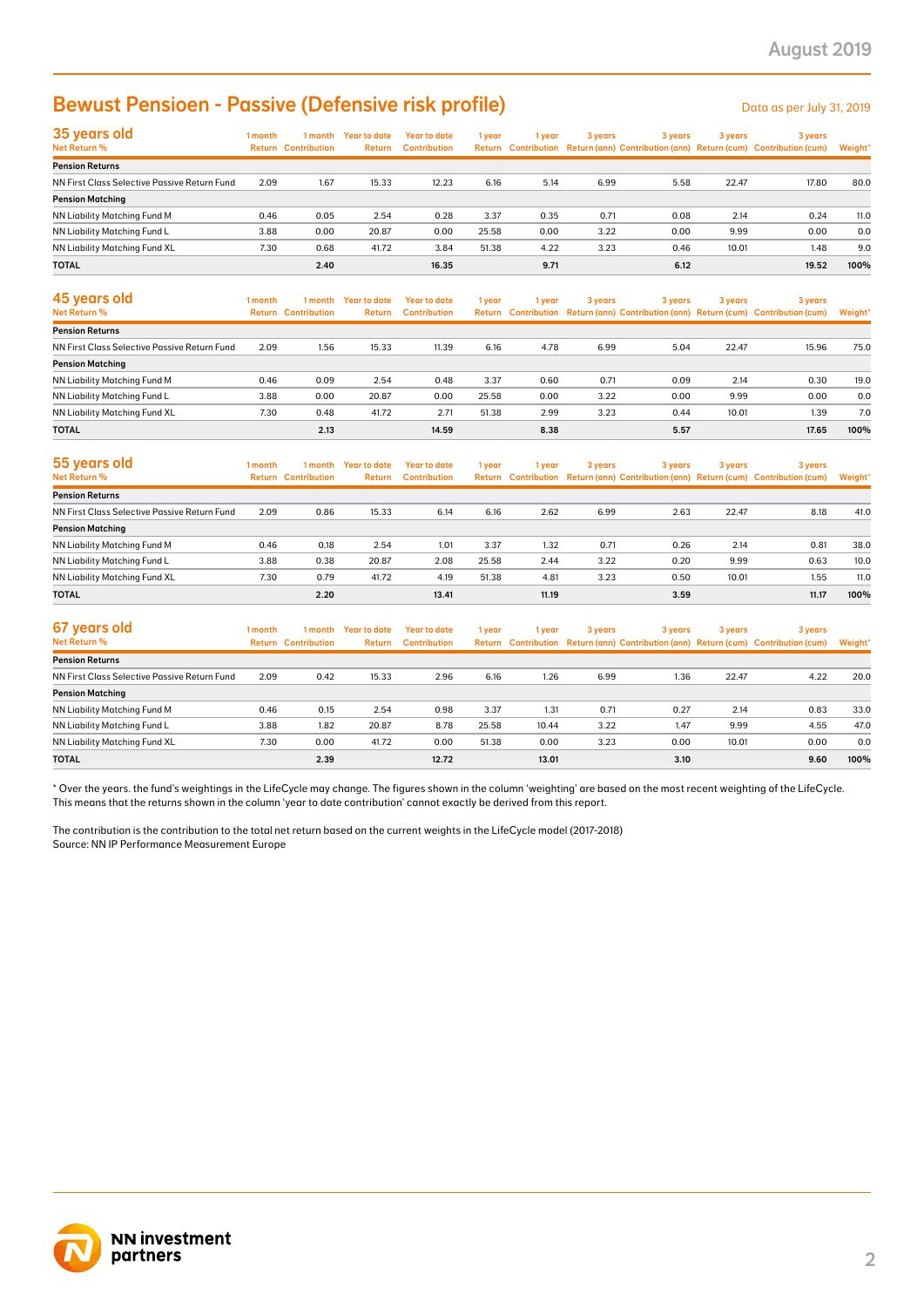# **Bewust Pensioen - Passive (Neutral risk profile)** Data as per July 31, 2019

| 35 years old                                 | 1 month | 1 month                    | Year to date  | <b>Year to date</b> | 1 year | 1 year | 3 years | 3 years | 3 years | 3 years                                                                             |         |
|----------------------------------------------|---------|----------------------------|---------------|---------------------|--------|--------|---------|---------|---------|-------------------------------------------------------------------------------------|---------|
| Net Return %                                 |         | <b>Return Contribution</b> | <b>Return</b> | <b>Contribution</b> |        |        |         |         |         | Return Contribution Return (ann) Contribution (ann) Return (cum) Contribution (cum) | Weight* |
| <b>Pension Returns</b>                       |         |                            |               |                     |        |        |         |         |         |                                                                                     |         |
| NN First Class Selective Passive Return Fund | 2.09    | 1.88                       | 15.33         | 13.78               | 6.16   | 5.70   | 6.99    | 6.29    | 22.47   | 20.14                                                                               | 90.0    |
| <b>Pension Matching</b>                      |         |                            |               |                     |        |        |         |         |         |                                                                                     |         |
| NN Liability Matching Fund M                 | 0.46    | 0.02                       | 2.54          | 0.14                | 3.37   | 0.17   | 0.71    | 0.04    | 2.14    | 0.12                                                                                | 5.0     |
| NN Liability Matching Fund L                 | 3.88    | 0.00                       | 20.87         | 0.00                | 25.58  | 0.00   | 3.22    | 0.00    | 9.99    | 0.00                                                                                | 0.0     |
| NN Liability Matching Fund XL                | 7.30    | 0.34                       | 41.72         | 1.92                | 51.38  | 2.06   | 3.23    | 0.23    | 10.01   | 0.75                                                                                | 5.0     |
| <b>TOTAL</b>                                 |         | 2.24                       |               | 15.84               |        | 7.93   |         | 6.56    |         | 21.01                                                                               | 100%    |

| <b>Bewust Pensioen - Passive (Neutral risk profile)</b>                                                                                                                                                                                                                                                 |         |                                       |                                |                                            |        |        |         |         |         | Data as per July 31, 2019                                                                      |                |
|---------------------------------------------------------------------------------------------------------------------------------------------------------------------------------------------------------------------------------------------------------------------------------------------------------|---------|---------------------------------------|--------------------------------|--------------------------------------------|--------|--------|---------|---------|---------|------------------------------------------------------------------------------------------------|----------------|
| 35 years old<br>Net Return %                                                                                                                                                                                                                                                                            | 1 month | <b>Return Contribution</b>            | 1 month Year to date<br>Return | <b>Year to date</b><br><b>Contribution</b> | 1 year | 1 year | 3 years | 3 years | 3 years | 3 years<br>Return Contribution Return (ann) Contribution (ann) Return (cum) Contribution (cum) | <b>Weight</b>  |
| <b>Pension Returns</b>                                                                                                                                                                                                                                                                                  |         |                                       |                                |                                            |        |        |         |         |         |                                                                                                |                |
| NN First Class Selective Passive Return Fund<br><b>Pension Matching</b>                                                                                                                                                                                                                                 | 2.09    | 1.88                                  | 15.33                          | 13.78                                      | 6.16   | 5.70   | 6.99    | 6.29    | 22.47   | 20.14                                                                                          | 90.0           |
| NN Liability Matching Fund M                                                                                                                                                                                                                                                                            | 0.46    | 0.02                                  | 2.54                           | 0.14                                       | 3.37   | 0.17   | 0.71    | 0.04    | 2.14    | 0.12                                                                                           | 5.0            |
| NN Liability Matching Fund L                                                                                                                                                                                                                                                                            | 3.88    | 0.00                                  | 20.87                          | 0.00                                       | 25.58  | 0.00   | 3.22    | 0.00    | 9.99    | 0.00                                                                                           | 0.0            |
| NN Liability Matching Fund XL                                                                                                                                                                                                                                                                           | 7.30    | 0.34                                  | 41.72                          | 1.92                                       | 51.38  | 2.06   | 3.23    | 0.23    | 10.01   | 0.75                                                                                           | 5.0            |
| TOTAL                                                                                                                                                                                                                                                                                                   |         | 2.24                                  |                                | 15.84                                      |        | 7.93   |         | 6.56    |         | 21.01                                                                                          | 100%           |
| 45 years old<br>Net Return %                                                                                                                                                                                                                                                                            | 1 month | 1 month<br><b>Return Contribution</b> | <b>Year to date</b><br>Return  | <b>Year to date</b><br><b>Contribution</b> | 1 year | 1 year | 3 years | 3 years | 3 years | 3 years<br>Return Contribution Return (ann) Contribution (ann) Return (cum) Contribution (cum) | <b>Weight'</b> |
| <b>Pension Returns</b>                                                                                                                                                                                                                                                                                  |         |                                       |                                |                                            |        |        |         |         |         |                                                                                                |                |
| NN First Class Selective Passive Return Fund                                                                                                                                                                                                                                                            | 2.09    | 1.78                                  | 15.33                          | 12.98                                      | 6.16   | 5.37   | 6.99    | 5.83    | 22.47   | 18.59                                                                                          | 85.0           |
| <b>Pension Matching</b>                                                                                                                                                                                                                                                                                 |         |                                       |                                |                                            |        |        |         |         |         |                                                                                                |                |
| NN Liability Matching Fund M                                                                                                                                                                                                                                                                            | 0.46    | 0.05                                  | 2.54                           | 0.31                                       | 3.37   | 0.38   | 0.71    | 0.07    | 2.14    | 0.23                                                                                           | 12.0           |
| NN Liability Matching Fund L                                                                                                                                                                                                                                                                            | 3.88    | 0.00                                  | 20.87                          | 0.00                                       | 25.58  | 0.00   | 3.22    | 0.00    | 9.99    | 0.00                                                                                           | 0.0            |
| NN Liability Matching Fund XL                                                                                                                                                                                                                                                                           | 7.30    | 0.22                                  | 41.72                          | 1.23                                       | 51.38  | 1.32   | 3.23    | 0.18    | 10.01   | 0.58                                                                                           | 3.0            |
| <b>TOTAL</b>                                                                                                                                                                                                                                                                                            |         | 2.05                                  |                                | 14.52                                      |        | 7.06   |         | 6.09    |         | 19.40                                                                                          | 100%           |
| 55 years old<br>Net Return %                                                                                                                                                                                                                                                                            | 1 month | 1 month<br><b>Return Contribution</b> | <b>Year to date</b><br>Return  | <b>Year to date</b><br><b>Contribution</b> | 1 year | 1 year | 3 years | 3 years | 3 years | 3 years<br>Return Contribution Return (ann) Contribution (ann) Return (cum) Contribution (cum) | Weight'        |
| <b>Pension Returns</b>                                                                                                                                                                                                                                                                                  |         |                                       |                                |                                            |        |        |         |         |         |                                                                                                |                |
| NN First Class Selective Passive Return Fund                                                                                                                                                                                                                                                            | 2.09    | 1.03                                  | 15.33                          | 7.45                                       | 6.16   | 3.18   | 6.99    | 3.23    | 22.47   | 10.08                                                                                          | 50.0           |
| <b>Pension Matching</b>                                                                                                                                                                                                                                                                                 |         |                                       |                                |                                            |        |        |         |         |         |                                                                                                |                |
| NN Liability Matching Fund M                                                                                                                                                                                                                                                                            | 0.46    | 0.16                                  | 2.54                           | 0.90                                       | 3.37   | 1.17   | 0.71    | 0.25    | 2.14    | 0.77                                                                                           | 34.0           |
| NN Liability Matching Fund L                                                                                                                                                                                                                                                                            | 3.88    | 0.31                                  | 20.87                          | 1.67                                       | 25.58  | 1.95   | 3.22    | 0.12    | 9.99    | 0.36                                                                                           | 8.0            |
| NN Liability Matching Fund XL                                                                                                                                                                                                                                                                           | 7.30    | 0.60                                  | 41.72                          | 3.20                                       | 51.38  | 3.64   | 3.23    | 0.32    | 10.01   | 1.01                                                                                           | 8.0            |
| <b>TOTAL</b>                                                                                                                                                                                                                                                                                            |         | 2.10                                  |                                | 13.23                                      |        | 9.93   |         | 3.92    |         | 12.23                                                                                          | 100%           |
| 67 years old<br>Net Return %                                                                                                                                                                                                                                                                            | 1 month | 1 month<br><b>Return Contribution</b> | <b>Year to date</b><br>Return  | <b>Year to date</b><br><b>Contribution</b> | 1 year | 1 year | 3 years | 3 years | 3 years | 3 years<br>Return Contribution Return (ann) Contribution (ann) Return (cum) Contribution (cum) | Weight'        |
| <b>Pension Returns</b>                                                                                                                                                                                                                                                                                  |         |                                       |                                |                                            |        |        |         |         |         |                                                                                                |                |
| NN First Class Selective Passive Return Fund                                                                                                                                                                                                                                                            | 2.09    | 0.42                                  | 15.33                          | 2.96                                       | 6.16   | 1.26   | 6.99    | 1.41    | 22.47   | 4.36                                                                                           | 20.0           |
| <b>Pension Matching</b>                                                                                                                                                                                                                                                                                 |         |                                       |                                |                                            |        |        |         |         |         |                                                                                                |                |
| NN Liability Matching Fund M                                                                                                                                                                                                                                                                            | 0.46    | 0.15                                  | 2.54                           | 0.98                                       | 3.37   | 1.31   | 0.71    | 0.29    | 2.14    | 0.89                                                                                           | 33.0           |
| NN Liability Matching Fund L                                                                                                                                                                                                                                                                            | 3.88    | 1.82                                  | 20.87                          | 8.78                                       | 25.58  | 10.44  | 3.22    | 1.44    | 9.99    | 4.45                                                                                           | 47.0           |
| NN Liability Matching Fund XL                                                                                                                                                                                                                                                                           | 7.30    | 0.00                                  | 41.72                          | 0.00                                       | 51.38  | 0.00   | 3.23    | 0.00    | 10.01   | 0.00                                                                                           | 0.0            |
| TOTAL                                                                                                                                                                                                                                                                                                   |         | 2.39                                  |                                | 12.72                                      |        | 13.01  |         | 3.13    |         | 9.70                                                                                           | 100%           |
| This means that the returns shown in the column 'year to date contribution' cannot exactly be derived from this report.<br>The contribution is the contribution to the total net return based on the current weights in the LifeCycle model (2017-2018)<br>Source: NN IP Performance Measurement Europe |         |                                       |                                |                                            |        |        |         |         |         |                                                                                                |                |
| <b>NN investment</b><br>partners                                                                                                                                                                                                                                                                        |         |                                       |                                |                                            |        |        |         |         |         |                                                                                                |                |

| 55 years old<br>Net Return %                 | 1 month<br>Return | 1 month<br><b>Contribution</b> | <b>Year to date</b><br>Return | Year to date<br><b>Contribution</b> | 1 year | 1 year | 3 years | 3 years | 3 years | 3 years<br>Return Contribution Return (ann) Contribution (ann) Return (cum) Contribution (cum) | Weight* |
|----------------------------------------------|-------------------|--------------------------------|-------------------------------|-------------------------------------|--------|--------|---------|---------|---------|------------------------------------------------------------------------------------------------|---------|
| <b>Pension Returns</b>                       |                   |                                |                               |                                     |        |        |         |         |         |                                                                                                |         |
| NN First Class Selective Passive Return Fund | 2.09              | 1.03                           | 15.33                         | 7.45                                | 6.16   | 3.18   | 6.99    | 3.23    | 22.47   | 10.08                                                                                          | 50.0    |
| <b>Pension Matching</b>                      |                   |                                |                               |                                     |        |        |         |         |         |                                                                                                |         |
| NN Liability Matching Fund M                 | 0.46              | 0.16                           | 2.54                          | 0.90                                | 3.37   | 1.17   | 0.71    | 0.25    | 2.14    | 0.77                                                                                           | 34.0    |
| NN Liability Matching Fund L                 | 3.88              | 0.31                           | 20.87                         | 1.67                                | 25.58  | 1.95   | 3.22    | 0.12    | 9.99    | 0.36                                                                                           | 8.0     |
| NN Liability Matching Fund XL                | 7.30              | 0.60                           | 41.72                         | 3.20                                | 51.38  | 3.64   | 3.23    | 0.32    | 10.01   | 1.01                                                                                           | 8.0     |
| <b>TOTAL</b>                                 |                   | 2.10                           |                               | 13.23                               |        | 9.93   |         | 3.92    |         | 12.23                                                                                          | 100%    |

| 67 years old<br>Net Return %                 | 1 month | 1 month<br><b>Return Contribution</b> | Year to date<br>Return | Year to date<br><b>Contribution</b> | 1 vear | 1 vear | 3 years | 3 years | 3 years | 3 years<br>Return Contribution Return (ann) Contribution (ann) Return (cum) Contribution (cum) | Weight* |
|----------------------------------------------|---------|---------------------------------------|------------------------|-------------------------------------|--------|--------|---------|---------|---------|------------------------------------------------------------------------------------------------|---------|
| <b>Pension Returns</b>                       |         |                                       |                        |                                     |        |        |         |         |         |                                                                                                |         |
| NN First Class Selective Passive Return Fund | 2.09    | 0.42                                  | 15.33                  | 2.96                                | 6.16   | 1.26   | 6.99    | 1.41    | 22.47   | 4.36                                                                                           | 20.0    |
| <b>Pension Matching</b>                      |         |                                       |                        |                                     |        |        |         |         |         |                                                                                                |         |
| NN Liability Matching Fund M                 | 0.46    | 0.15                                  | 2.54                   | 0.98                                | 3.37   | 1.31   | 0.71    | 0.29    | 2.14    | 0.89                                                                                           | 33.0    |
| NN Liability Matching Fund L                 | 3.88    | 1.82                                  | 20.87                  | 8.78                                | 25.58  | 10.44  | 3.22    | 1.44    | 9.99    | 4.45                                                                                           | 47.0    |
| NN Liability Matching Fund XL                | 7.30    | 0.00                                  | 41.72                  | 0.00                                | 51.38  | 0.00   | 3.23    | 0.00    | 10.01   | 0.00                                                                                           | 0.0     |
| <b>TOTAL</b>                                 |         | 2.39                                  |                        | 12.72                               |        | 13.01  |         | 3.13    |         | 9.70                                                                                           | 100%    |